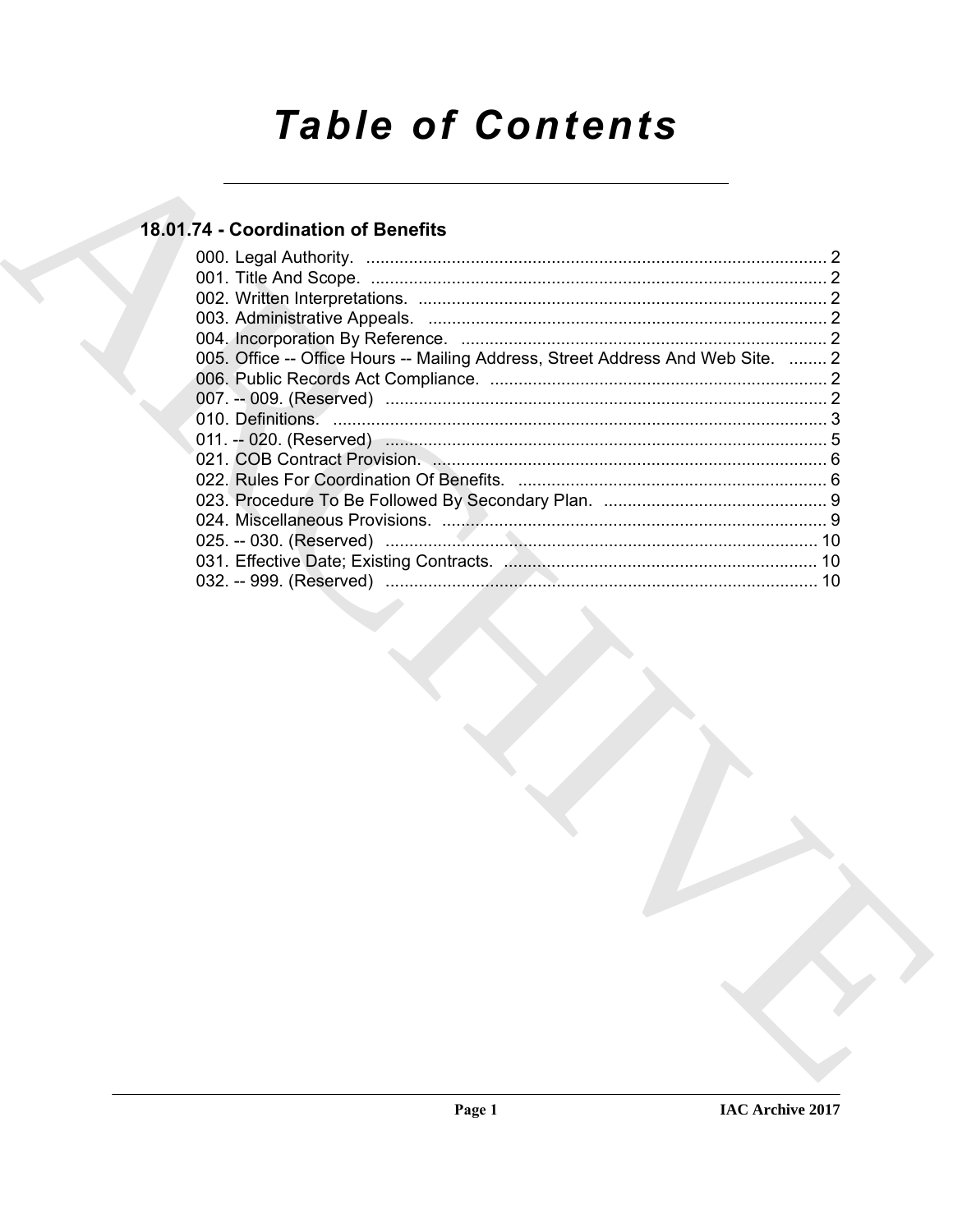#### **IDAPA 18 TITLE 01 CHAPTER 74**

#### **18.01.74 - COORDINATION OF BENEFITS**

#### <span id="page-1-1"></span><span id="page-1-0"></span>**000. LEGAL AUTHORITY.**

This rule is promulgated and adopted pursuant to the authority vested in the Director under Chapters 2, 21, 22 and 34, Title 41, Idaho Code. (7-1-98)

#### <span id="page-1-2"></span>**001. TITLE AND SCOPE.**

**01. Title**. This rule shall be cited in full as Idaho Department of Insurance Rules, IDAPA 18.01.74, "Coordination of Benefits."

**C[H](http://www.doi.idaho.gov)APTERY 44**<br> **CHARCH MITTONITY:**<br> **CHARCH MITTONITY:**<br> **CHARCH MITTONITY:**<br> **CHARCH MITTONITY:**<br> **CHARCH MITTONITY:**<br> **CHARCH MITTONITY:**<br> **CHARCH MITTONITY:**<br> **CHARCH MITTONITY:**<br> **CHARCH MITTONITY:**<br> **CARCH MITTON SCO 02. Scope**. The purpose of this rule is to permit, but not require, plans to include a coordination of benefits (COB) provision unless prohibited by federal law; establish a uniform order of benefit determination under which plans pay claims; provide authority for the orderly transfer of necessary information and funds between plans; reduce duplication of benefits by permitting a reduction of the benefits to be paid by plans that, pursuant to these rules, do not pay their benefits first; reduce claims payment delays; and require that COB provisions be consistent with this rule; and provide greater efficiency in the processing of claims when a person is covered under more than one (1) plan. (3-30-07) one (1) plan.  $(3-30-07)$ 

#### <span id="page-1-3"></span>**002. WRITTEN INTERPRETATIONS.**

In accordance with Section 67-5201(19)(b)(iv), Idaho Code, this agency may have written statements which pertain to the interpretation of the rules of the chapter, or to the documentation of compliance with the rules of this chapter. These documents will be available for public inspection and copying at cost at this agency. (7-1-98)

#### <span id="page-1-4"></span>**003. ADMINISTRATIVE APPEALS.**

All administrative appeals shall be governed by Chapter 2, Title 41, Idaho Code, the Idaho Administrative Procedure Act, Title 67, Chapter 52, Idaho Čode and IDAPA 04.01.01, "Idaho Rules of Administrative Procedure of the Attorney General," Sections 000 through 099. Attorney General," Sections 000 through 099.

#### <span id="page-1-5"></span>**004. INCORPORATION BY REFERENCE.**

This rule incorporates by reference the full text of the National Association of Insurance Commissioners Model Coordination of Benefits Contract Provisions and the National Association of Insurance Commissioners Consumer Explanatory Booklet, published as part of the 2005 model rules of the National Association of Insurance Commissioners, 2301 McGee Street, Suite 800 Kansas City, MO 64108-2662, and available on the Idaho Department of Insurance website at http://www.doi.idaho.gov. (3-30-07)

#### <span id="page-1-6"></span>**005. OFFICE -- OFFICE HOURS -- MAILING ADDRESS, STREET ADDRESS AND WEB SITE.**

**01. Office Hours**. The Department of Insurance is open from 8 a.m. to 5 p.m. except Saturday, Sunday (1-30-07) and legal holidays.

**02. Mailing Address**. The department's mailing address is: Idaho Department of Insurance, P.O. Box 83720, Boise, ID 83720-0043.

**03.** Street Address. The principal place of business is 700 West State Street, 3rd Floor, Boise, Idaho (3-30-07) 83702-0043.

**04. Web Site Address**. The department's website is http://www.doi.idaho.gov. (3-30-07)

#### <span id="page-1-7"></span>**006. PUBLIC RECORDS ACT COMPLIANCE.**

Any records associated with these rules are subject to the provision of the Idaho Public Records Act, Title 74, Chapter 1, Idaho Code. (3-30-07) 1, Idaho Code.

#### <span id="page-1-8"></span>**007. -- 009. (RESERVED)**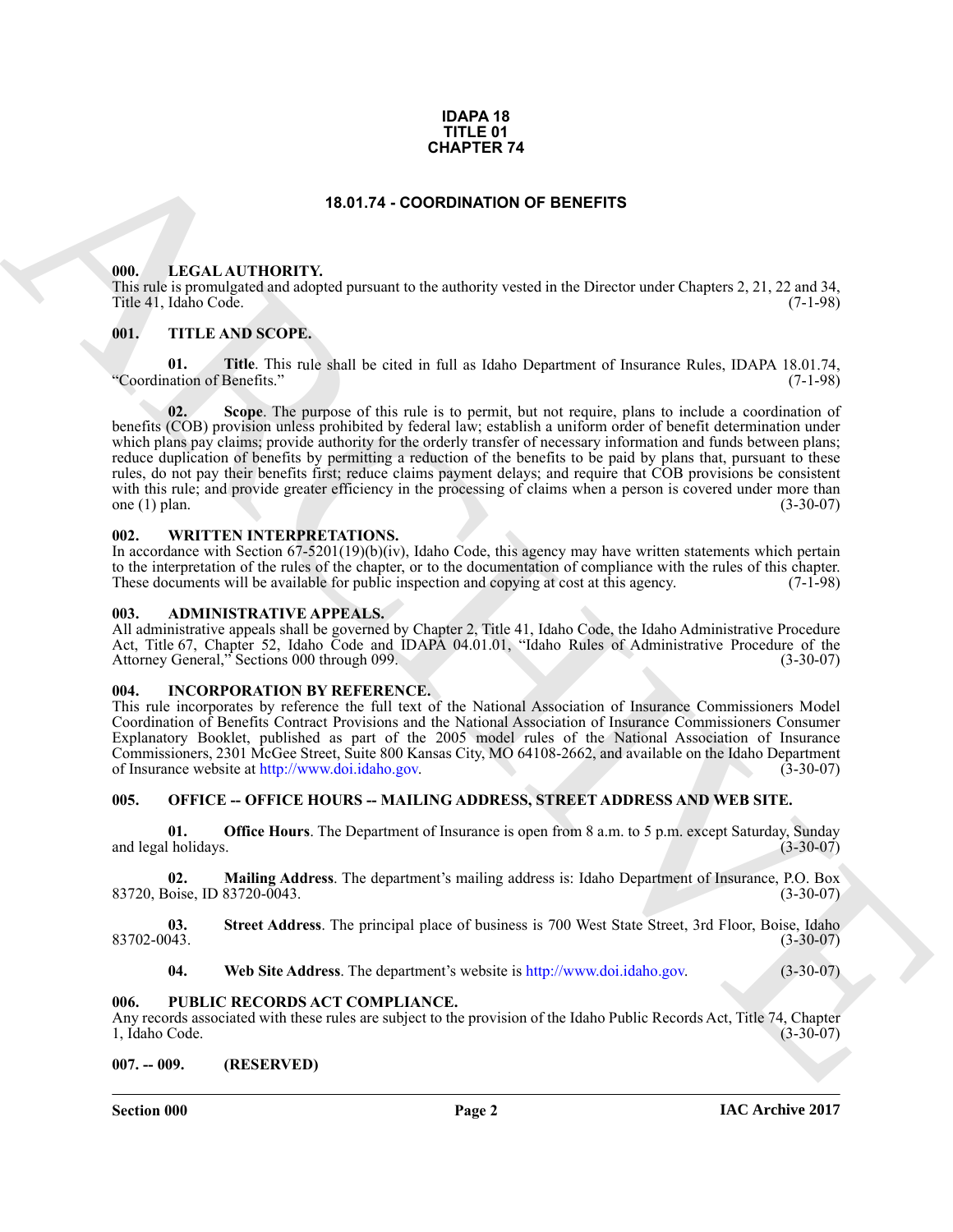#### <span id="page-2-1"></span><span id="page-2-0"></span>**010. DEFINITIONS.**

<span id="page-2-2"></span>As used in this rule, these words and terms have the following meanings, unless the context clearly indicates otherwise: (7-1-98) otherwise: (7-1-98)

**Continue of fractures**<br> **Continue of Fracture Continue of Fracture Continue of Fracture Continue of Fracture Continue of Science Continue of Fracture Continue of Fracture Continue of Fracture Continue of Fracture Continu 01. Allowable Expense**. "Allowable expense" means any health care expense including coinsurance or copayments, and without reduction for any applicable deductible that is covered in full or in part by any of the plans covering the person. If a plan is advised by a covered person that all plans covering the person are high-deductible health plans and the person intends to contribute to a health savings account established in accordance with Section 223 of the Internal Revenue Code of 1986, the primary high-deductible health plan's deductible is not an allowable expense, except for any health care expense incurred that may not be subject to the deductible as described in Section  $223$  (c) (2) (C) of the Internal Revenue Code of 1986. An expense that a provider by law or in accordance with contractual agreement is prohibited from charging a covered person is not an allowable expense. An expense or a portion of an expense that is not covered by any of the plans is not an allowable expense. (3-30-07) portion of an expense that is not covered by any of the plans is not an allowable expense.

**a.** The following are examples of expenses or services that are not an allowable expense: (3-30-07)

i. If a covered person is confined in a private hospital room, the difference between the cost of a semiprivate room in the hospital and the private room (unless the patient's stay in the private hospital room is medically necessary in terms of generally accepted medical practice, or one of the plans provides coverage for private hospital rooms) is not an allowable expense. rooms) is not an allowable expense.

ii. If a person is covered by two (2) or more plans that compute their benefit payments on the basis of usual and customary fees, or relative value schedule reimbursement or other similar reimbursement methodology, any amount charged by the provider in excess of the highest reimbursement amount for a specified benefit is not an allowable expense. (3-30-07) allowable expense.

iii. If a person is covered by two  $(2)$  or more plans that provide benefits or services on the basis of deta fees, any amount in excess of the highest of the negotiated fees is not an allowable expense.  $(7-1-98)$ negotiated fees, any amount in excess of the highest of the negotiated fees is not an allowable expense.

If a person is covered by one plan that calculates its benefits or services on the basis of usual and customary fees or relative value schedule reimbursement or other similar reimbursement methodology and another plan that provides its benefits or services on the basis of negotiated fees, the primary plan's payment arrangement shall be the allowable expense for all plans. However, if the provider has contracted with the secondary plan to provide the benefit or service for a specific negotiated fee or payment amount that is different than the primary plan's payment arrangement and if the provider's contract permits, that negotiated fee or payment shall be the allowable expense used by the secondary plan to determine its benefits. (3-30-07)

The definition of the "allowable expense" may exclude certain types of coverage or benefits such as dental care, vision care, prescription drug or hearing aids. A plan that limits the application of COB to certain coverages or benefits may limit the definition of Allowable Expenses in its contract to expenses that are similar to the expenses that it provides. When COB is restricted to specific coverages or benefits in a contract the definition of "Allowable Expense" shall include similar expenses to which COB applies. (3-30-07)

When a plan provides benefits in the form of service, the reasonable cash value of each service will<br>in allowable expense and a benefit paid. (7-1-98) be considered as an allowable expense and a benefit paid.

The amount of the reduction may be excluded from allowable expense when a covered person's ed under a primary plan: (7-1-98) benefits are reduced under a primary plan:

i. Because the covered person does not comply with the plan provisions concerning second surgical opinions or precertification of admissions or services: or (3-30-07)

ii. Because the covered person has a lower benefit because the covered person did not use a preferred provider.  $(3-30-07)$ 

<span id="page-2-3"></span>**02. Birthday**. "Birthday" refers only to month and day in a calendar year and does not include the year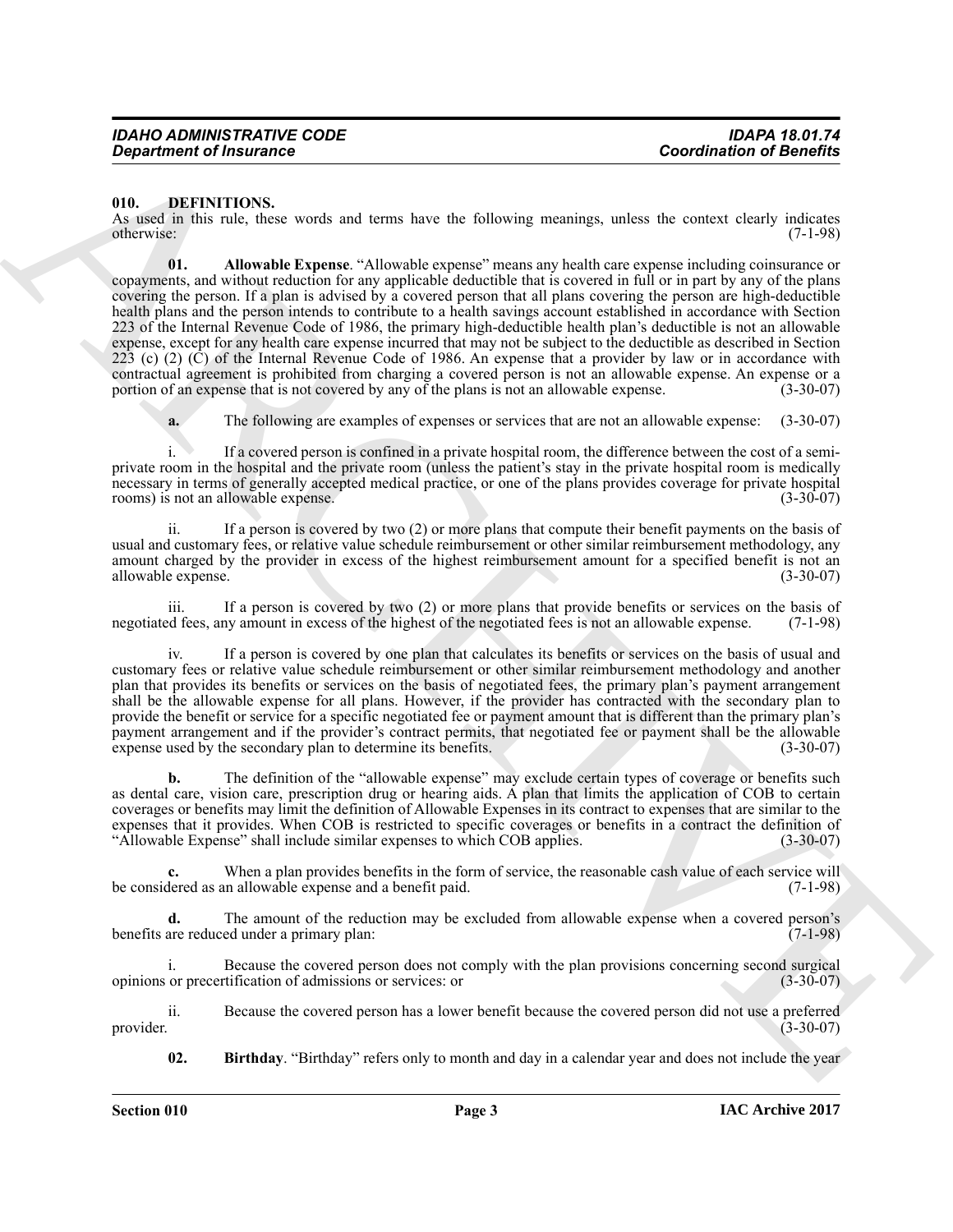#### <span id="page-3-3"></span><span id="page-3-2"></span><span id="page-3-1"></span><span id="page-3-0"></span>*IDAHO ADMINISTRATIVE CODE IDAPA 18.01.74 Department of Insurance*

| <b>Department of Insurance</b>                                                                                                                                                                                                                                                                                                                                                                                                                                                                                                                                                                                                                                                                                                                                                                                                                                                                                                                                                                            | <b>Coordination of Benefits</b>                                                                                    |
|-----------------------------------------------------------------------------------------------------------------------------------------------------------------------------------------------------------------------------------------------------------------------------------------------------------------------------------------------------------------------------------------------------------------------------------------------------------------------------------------------------------------------------------------------------------------------------------------------------------------------------------------------------------------------------------------------------------------------------------------------------------------------------------------------------------------------------------------------------------------------------------------------------------------------------------------------------------------------------------------------------------|--------------------------------------------------------------------------------------------------------------------|
| in which the individual is born.                                                                                                                                                                                                                                                                                                                                                                                                                                                                                                                                                                                                                                                                                                                                                                                                                                                                                                                                                                          | $(3-30-07)$                                                                                                        |
| 03.<br>may be in the form of:                                                                                                                                                                                                                                                                                                                                                                                                                                                                                                                                                                                                                                                                                                                                                                                                                                                                                                                                                                             | Claim. "Claim" means a request that benefits of a plan be provided or paid. The benefits claimed<br>$(7-1-98)$     |
| Services (including supplies);<br>a.                                                                                                                                                                                                                                                                                                                                                                                                                                                                                                                                                                                                                                                                                                                                                                                                                                                                                                                                                                      | $(7-1-98)$                                                                                                         |
| Payment for all or a portion of the expenses incurred;<br>b.                                                                                                                                                                                                                                                                                                                                                                                                                                                                                                                                                                                                                                                                                                                                                                                                                                                                                                                                              | $(7-1-98)$                                                                                                         |
| A combination of Subsections 010.03.a. and 010.03.b. of this chapter; or<br>c.                                                                                                                                                                                                                                                                                                                                                                                                                                                                                                                                                                                                                                                                                                                                                                                                                                                                                                                            | $(3-30-07)$                                                                                                        |
| An indemnification.<br>d.                                                                                                                                                                                                                                                                                                                                                                                                                                                                                                                                                                                                                                                                                                                                                                                                                                                                                                                                                                                 | $(7-1-98)$                                                                                                         |
| 04.<br>persons primarily in the form of services through a panel of providers that have contracted with or are employed by<br>the plan, and that excludes benefits for services provided by other providers, except in cases of emergency or referral<br>by a panel member.                                                                                                                                                                                                                                                                                                                                                                                                                                                                                                                                                                                                                                                                                                                               | Closed Panel Plan. "Closed panel plan" means a plan that provides health benefits to covered<br>$(3-30-07)$        |
| 05.<br>Reconciliation Act of 1985" or "COBRA" means coverage provided under a right of continuation pursuant to federal<br>law.                                                                                                                                                                                                                                                                                                                                                                                                                                                                                                                                                                                                                                                                                                                                                                                                                                                                           | Consolidated Omnibus Budget Reconciliation Act of 1985. "Consolidated Omnibus Budget<br>$(3-30-07)$                |
| 06.<br>order in which plans pay their claims, and permitting secondary plans to reduce their benefits so that the combined<br>benefits of all plans do not exceed total allowable expenses.                                                                                                                                                                                                                                                                                                                                                                                                                                                                                                                                                                                                                                                                                                                                                                                                               | <b>Coordination of Benefits.</b> "Coordination of benefits" (COB) means a provision establishing an<br>$(3-30-07)$ |
| 07.<br>absence of a court decree, the parent with whom the child resides more than one half of the calendar year without<br>regard to any temporary visitation.                                                                                                                                                                                                                                                                                                                                                                                                                                                                                                                                                                                                                                                                                                                                                                                                                                           | Custodial Parent. "Custodial parent" means the parent awarded custody by a court decree. In the<br>$(3-30-07)$     |
| 08.<br>public and is obtained and maintained only because of membership in or a connection with a particular organization<br>or group, including blanket coverage. Group-type contract does not include an individually underwritten and issued<br>guaranteed renewable policy even if the policy is purchased through payroll deduction at a premium savings to the<br>insured since the insured would have the right to maintain or renew the policy independently of continued<br>employment with the employer.                                                                                                                                                                                                                                                                                                                                                                                                                                                                                        | Group-Type Contract. Group-type contract means a contract that is not available to the general<br>$(3-30-07)$      |
| 09.<br>expenses incurred. The term does not include reimbursement-type benefits even if they are designed or administered<br>to give the insured the right to elect indemnity-type benefits at the time of claim.                                                                                                                                                                                                                                                                                                                                                                                                                                                                                                                                                                                                                                                                                                                                                                                         | Hospital Indemnity Benefits. "Hospital indemnity benefits" means the benefits not related to<br>$(7-1-98)$         |
| 10.<br>for members of a group that are provided through alternative contracts that are intended to be part of a coordinated<br>package of benefits are considered one plan and there is no COB among the separate parts of the plan. If a plan<br>coordinates benefits, its contract shall state the types of coverage that will be considered in applying the COB<br>provision of that contract. Whether the contract uses the term "plan," or some other term such as "program," the<br>contractual definition may be no broader than the definition of "plan" in Subsection 010.10. The definition of "plan"<br>in the model COB provision in the National Association of Insurance Commissioners Model Coordination of<br>Benefits Contract Provisions is an example. The National Association of Insurance Commissioners Model<br>Coordination of Benefits Contract Provisions can be found on the Department of Insurance Internet website at http://<br>www.doi.idaho.gov, Consumer Services link. | Plan. "Plan" means a form of coverage with which coordination is allowed. Separate parts of a plan<br>$(3-30-07)$  |
| Plan includes:<br>a.                                                                                                                                                                                                                                                                                                                                                                                                                                                                                                                                                                                                                                                                                                                                                                                                                                                                                                                                                                                      | $(3-30-07)$                                                                                                        |
| $\mathbf{i}$ .<br>Group and nongroup insurance contracts and subscriber contracts;                                                                                                                                                                                                                                                                                                                                                                                                                                                                                                                                                                                                                                                                                                                                                                                                                                                                                                                        | $(3-30-07)$                                                                                                        |
| ii.<br>Uninsured group or group-type coverage arrangements;                                                                                                                                                                                                                                                                                                                                                                                                                                                                                                                                                                                                                                                                                                                                                                                                                                                                                                                                               | $(3-30-07)$                                                                                                        |

<span id="page-3-7"></span><span id="page-3-6"></span><span id="page-3-5"></span><span id="page-3-4"></span>

| a.  | Plan includes:                                                   | $(3-30-07)$ |
|-----|------------------------------------------------------------------|-------------|
| 1.  | Group and nongroup insurance contracts and subscriber contracts; | $(3-30-07)$ |
| ii. | Uninsured group or group-type coverage arrangements;             | $(3-30-07)$ |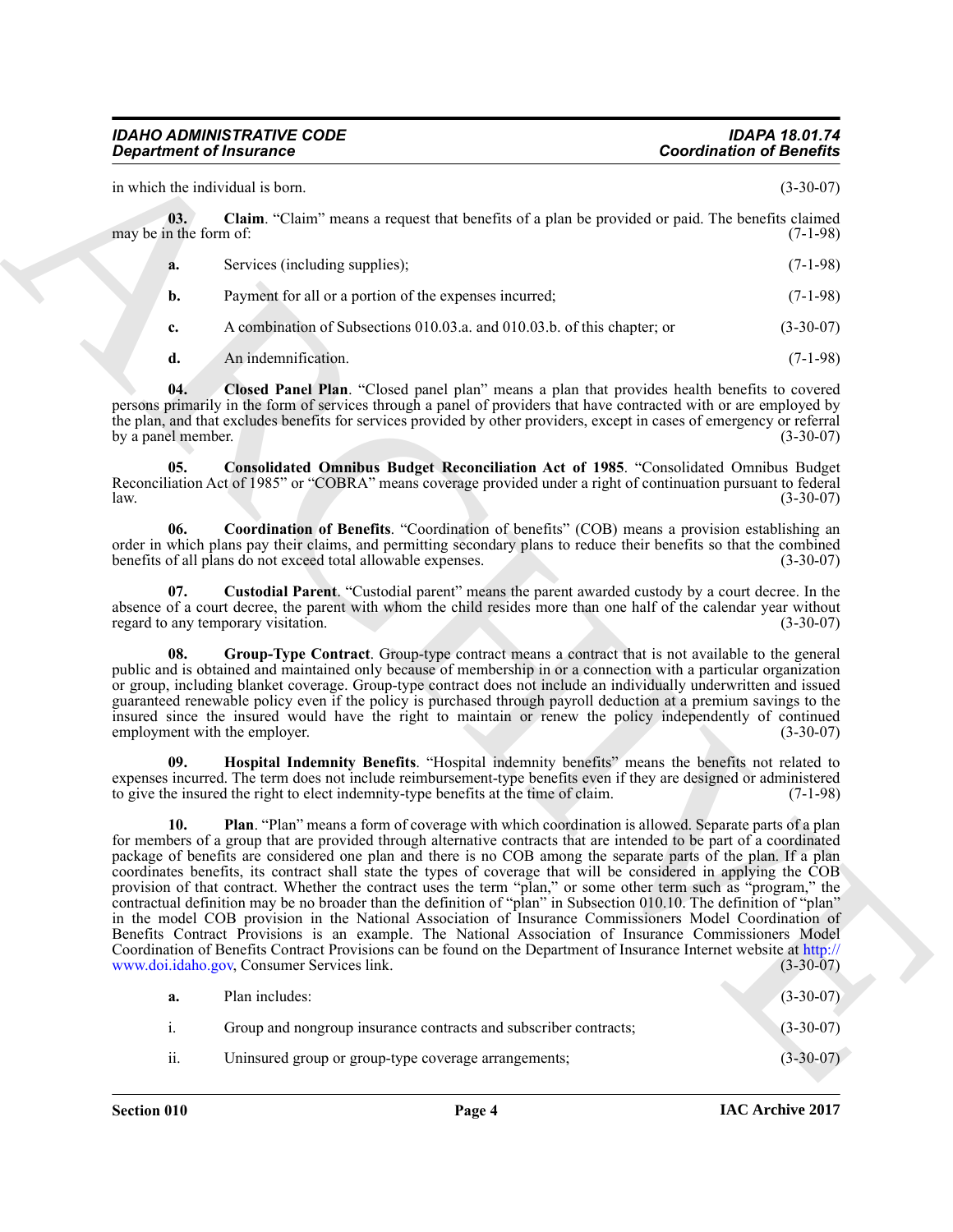iii. Group and nongroup coverage through closed panel plans; (3-30-07)

iv. Group-type contracts; (3-30-07)

v. The medical care components of long-term care contracts, such as skilled nursing care; (3-30-07)

**Continuation of Francesco Controllers** Controllers and particles and particles and the set of the particle of the set of the set of the set of the set of the set of the set of the set of the set of the set of the set of vi. Medicare or other governmental benefits, except as provided in Subsection 010.10.b.ix. of this chapter. That part of the definition of plan may be limited to the hospital, medical and surgical benefits of the governmental program. (3-30-07)

vii. The medical benefits coverage in automobile "no fault" and traditional automobile "fault" type contracts. No plan is required to coordinate benefits provided that it pays benefits as a primary plan. If a plan coordinates benefits, it shall do so in compliance with the provisions of this chapter. (3-30-07) coordinates benefits, it shall do so in compliance with the provisions of this chapter.

i. Hospital indemnity coverage or other fixed indemnity coverage; (3-30-07)

ii. School accident-type coverages, such as contracts that cover students for accidents only, including athletic injuries, either on a twenty-four (24) hour basis or on a "to and from school" basis;

| $\cdots$<br>- 111. | Specified disease or specified accident coverage; | $(3-30-07)$ |
|--------------------|---------------------------------------------------|-------------|
|--------------------|---------------------------------------------------|-------------|

iv. Accident only coverage; (3-30-07)

v. Benefits provided in long-term care insurance policies for non-medical service; for example, personal care, adult daycare, homemaker services, assistance with activities of daily living, respite care, and custodial care or for contracts that pay a fixed daily benefit without regard to expenses incurred or the receipt of services;

(3-30-07)

vi. Limited benefit health coverage as defined in IDAPA 18.01.30, "Individual Disability and Group<br>ental Disability Insurance Minimum Standards Rule," Sections 012 and 029; (3-30-07) Supplemental Disability Insurance Minimum Standards Rule," Sections 012 and 029;

vii. Medicare supplement policies; (3-30-07)

viii. A state plan under Medicaid: or (3-30-07)

ix. A governmental plan which, by law, provides benefits that are in excess of those of any private e plan or other nongovernmental plan. (7-1-98) insurance plan or other nongovernmental plan.

<span id="page-4-2"></span><span id="page-4-1"></span>**11. Policyholder**. "Policyholder" means the primary insured named in a non-group insurance policy.  $(3-30-07)$ 

**12. Primary Plan**. "Primary plan" means a plan whose benefits for a person's health care coverage must be determined without taking the existence of any other plan into consideration. A plan is a primary plan if;  $(3-30-07)$ 

**a.** The plan either has no order of benefit determination rules, or its rules differ from those permitted let or by this rule; or

**b.** All plans that cover the person use the order of benefit determination required by this rule, and obse rules the plan determines its benefits first. (3-30-07) under those rules the plan determines its benefits first.

<span id="page-4-3"></span>**13. Secondary Plan**. "Secondary plan" means a plan that is not a primary plan. (3-30-07)

<span id="page-4-0"></span>**011. -- 020. (RESERVED)**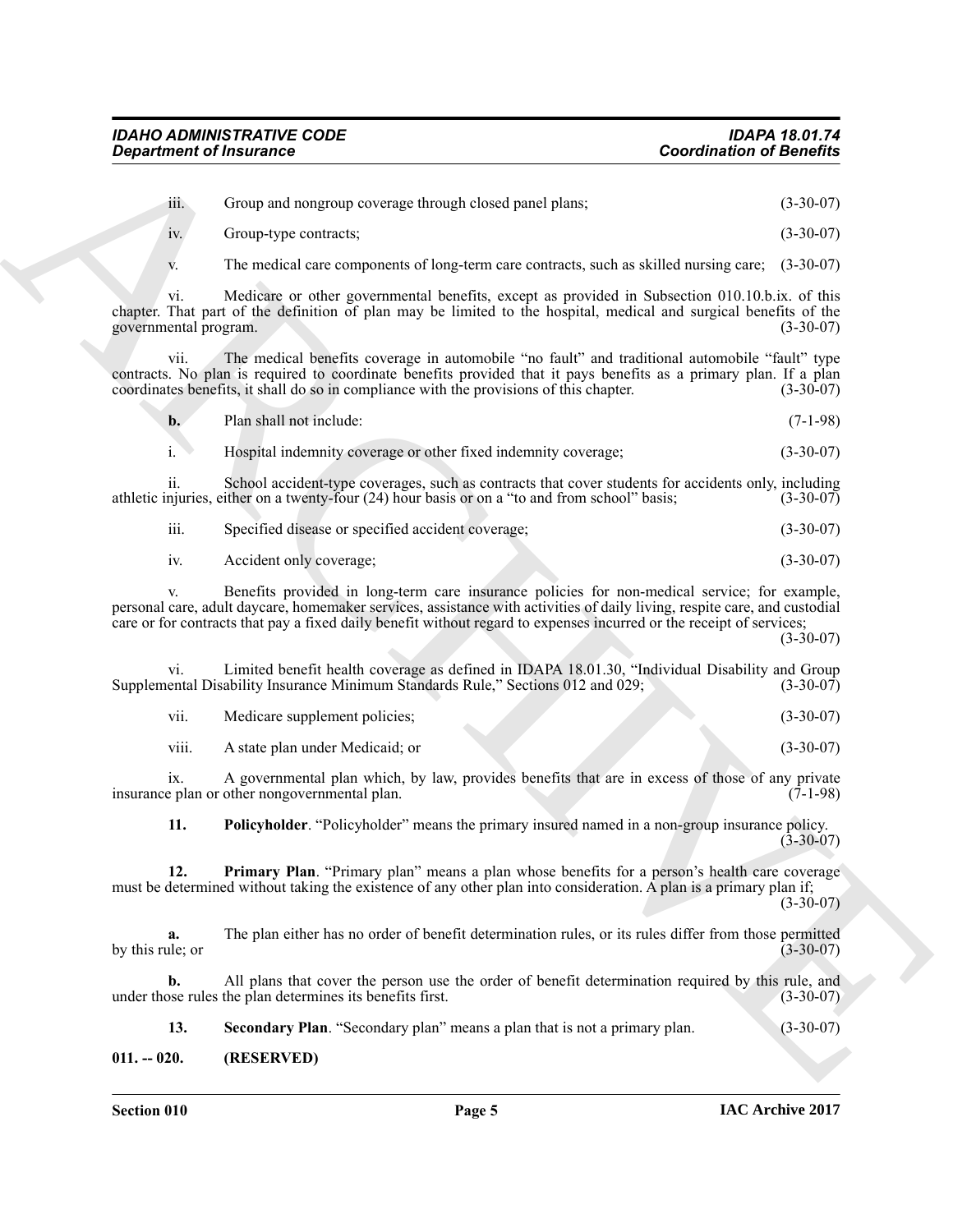#### <span id="page-5-2"></span><span id="page-5-0"></span>**021. COB CONTRACT PROVISION.**

<span id="page-5-7"></span>**01. Coordination of Benefits, "Model Coordination of Benefits Contract Provisions."** The National Association of Insurance Commissioners Model Coordination of Benefits Contract Provisions contains a model COB provision for use in contracts. The use of this model COB provision is subject to the provisions of Subsections 021.02 through 021.04, of this chapter, and the provisions of Section 022 of this chapter. The National Association of Insurance Commissioners Model Coordination of Benefits Contract Provisions is incorporated by reference and can be found on the Department of Insurance website at http://www.doi.idaho.gov. (3-30-07)

<span id="page-5-6"></span><span id="page-5-4"></span>**02. Coordination of Benefits Attachment "National Association of Insurance Commissioners Consumer Explanatory Booklet."** The National Association of Insurance Commissioners Consumer Explanatory Booklet is a plain language description of the COB process that explains to the covered person how health plans will implement coordination of benefits. It is not intended to replace or change the provisions that are set forth in the contract. Its purpose is to explain the process by which two (2) or more plans will pay for or provide benefits. The National Association of Insurance Commissioners Consumer Explanatory Booklet is incorporated by reference and can be found on the Department of Insurance website at http://www.doi.idaho.gov. (3-30-07) can be found on the Department of Insurance website at http://www.doi.idaho.gov.

**[C](http://www.doi.idaho.gov)ontinue of Francesco Control 1998** Constitution of Benefits of Benefits Control 1998 Construct Theorem 12.<br>
Valid Alton Construct The Construct Theorem 12. The Construction of Benefits Control 1998 Construct Theorem 12. **03. Application of Requirements**. The COB provision contained in the the National Association of Insurance Commissioners Model Coordination of Benefits Contract Provisions and the plain language explanation in the National Association of Insurance Commissioners Consumer Explanatory Booklet do not have to use the specific words and format shown in the National Association of Insurance Commissioners Model Coordination of Benefits Contract Provisions or the National Association of Insurance Commissioners Consumer Explanatory Booklet. Changes may be made to fit the language and style of the rest of the contract or to reflect differences among plans that provide services, that pay benefits for expenses incurred and that indemnify. No substantive changes are permitted.

 $(3-30-07)$ 

**04. Limits on COB Provisions**. A COB provision may not be used that permits a plan to reduce benefits on the basis that:

<span id="page-5-8"></span>**a.** Another plan exists and the covered person did not enroll in that plan; (7-1-98)

**b.** A person is or could have been covered under another plan, except with respect to Part B of Medicare; or (7-1-98) Medicare; or  $(7-1-98)$ 

**c.** A person has elected an option under another plan providing a lower level of benefits than another option that could have been elected. (7-1-98)

<span id="page-5-3"></span>**05. "Always Excess" or "Always Secondary."** No plan may contain a provision that its benefits are "always excess" or "always secondary" except in accordance with this rule.

<span id="page-5-5"></span>**06. Closed Panel Provider**. Under the terms of a closed panel plan, benefits are not payable if the covered person does not use the services of a closed panel provider. In most instances, COB does not occur if a covered person is enrolled in two (2) or more closed panel plans and obtains services from a provider in one of the closed panel plans because the other closed panel plan (the one whose providers were not used) has no liability. However, COB may occur during the plan year when the covered person receives emergency services that would have been covered by both plans. Then the secondary plan shall use the provisions of Section 023 of this chapter to determine the amount it should pay for the benefit. (3-30-07)

<span id="page-5-9"></span>**07. Plan Requirements**. No plan may use a COB provision, or any other provision that allows it to reduce its benefits with respect to any other coverage its insured may have that does not meet the definition of plan under Subsection 010.10 of this rule. (3-30-07)

#### <span id="page-5-10"></span><span id="page-5-1"></span>**022. RULES FOR COORDINATION OF BENEFITS.**

<span id="page-5-11"></span>**Order of Benefit Payments**. When a person is covered by two (2) or more plans, the rules for rder of benefit payments are as follows: determining the order of benefit payments are as follows: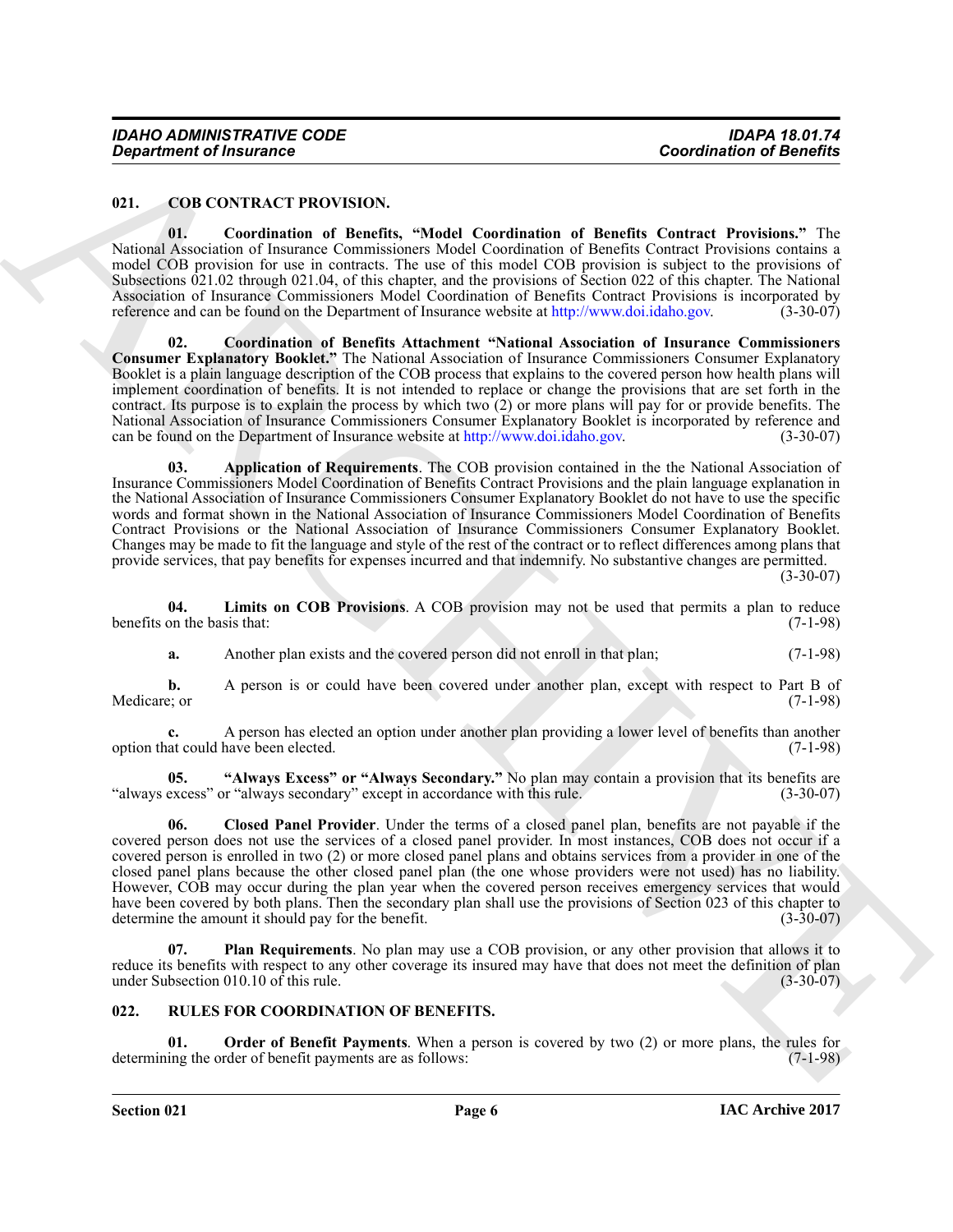**a.** The primary plan shall pay or provide its benefits as if the secondary plan or plans did not exist. (3-30-07)

**b.** If the primary plan is a closed panel plan and the secondary plan is not a closed panel plan, the secondary plan shall pay or provide benefits as if it were the primary plan when a covered person uses a non-panel provider, except for emergency services or authorized referrals that are paid or provided by the primary plan.

(3-30-07)

When multiple contracts providing coordinated coverage are treated as a single plan under this rule, Section 022 of this chapter applies only to the plan as a whole, and coordination among the component contracts is governed by the terms of the contracts. If more than one (1) carrier pays or provides benefits under the plan, the carrier designated as primary within the plan shall be responsible for the plan's compliance with this rule. (3-30-07)

**d.** If a person is covered by more than one (1) secondary plan, the order of benefit determination requirements of this rule decide the order in which secondary plan benefits are determined in relation to each other. Each secondary plan shall take into consideration the benefits of the primary plan or plans and the benefits of any other plan, which, under the requirements of this rule, has its benefits determined before those of that secondary plan.  $(3-30-07)$ 

<span id="page-6-0"></span>**02. Consistent Order of Benefit Provisions**. Except as provided in Subsection 022.02.a. of this chapter, a plan that does not contain order of benefit determination provisions that are consistent with this rule is always the primary plan unless the provisions of both plans, regardless of the provisions of Subsection 022.02 of this chapter, state that the complying plan is primary.

**Continues of fractions**<br>
The primary plan hald prop or preside to burdia as a flat encoded primary plan to the state of plan in the state of the state of the state of the state of the state of the state of the state of t **a.** Coverage that is obtained by virtue of membership in a group and designed to supplement a part of a basic package of benefits may provide that the supplementary coverage shall be excess to any other parts of the plan provided by the contract holder. Examples of these types of situations are major medical coverages that are superimposed over base plan hospital and surgical benefits, and insurance type coverages that are written in connection with a closed panel plan to provide out-of-network benefits. (7-1-98) connection with a closed panel plan to provide out-of-network benefits.

**b.** A plan may take into consideration the benefits paid or provided by another plan only when, under rements of this rule, it is secondary to that other plan. (3-30-07) the requirements of this rule, it is secondary to that other plan.

<span id="page-6-1"></span>**03. Order of Benefit Determination**. Each plan determines its order of benefits using the first of the grules that applies. (3-30-07) following rules that applies.

**a.** Non-dependent or dependent, The plan that covers the person other than as a dependent, for example, as an employee, member, subscriber, policyholder or retiree, is the primary plan and the plan that covers the person as a dependent is the secondary plan. However, if the person is a Medicare beneficiary and, as a result of the provisions of Title XVIII of the Social Security Act and implementing rules, Medicare is: (3-30-07) provisions of Title XVIII of the Social Security Act and implementing rules, Medicare is:

i. Secondary to the plan covering the person as a dependent; and (7-1-98)

ii. Primary to the plan covering the person as other than a dependent (e.g. a retired employee), then the order of benefits is reversed so that the plan covering the person as an employee, member, subscriber, policyholder or retiree, is the secondary plan and the other plan covering the person as a dependent is the primary pla retiree, is the secondary plan and the other plan covering the person as a dependent is the primary plan.

**b.** Dependent Child covered under more than one plan. Unless there is a court decree stating e, plans covering a dependent child shall determine the order of benefits as follows: (3-30-07) otherwise, plans covering a dependent child shall determine the order of benefits as follows: (3-30-07)

i. For a dependent child whose parents are married or are living together, whether or not they have narried: (3-30-07) ever been married:

- (1) The plan of the parent whose birthday falls earlier in the calendar year is primary plan; or(3-30-07)
- (2) If both parents have the same birthday, the plan that has covered the parent longest is the primary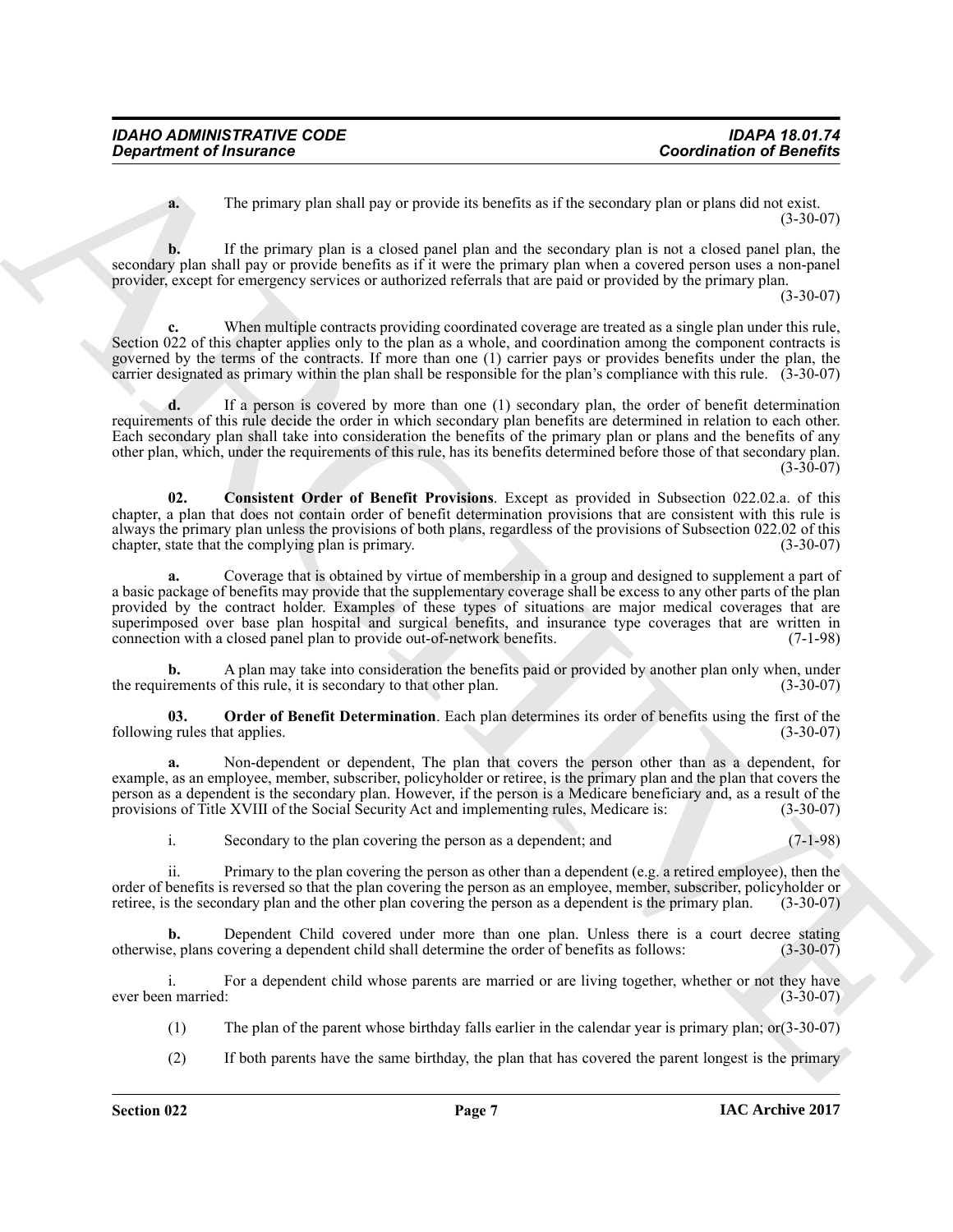plan. (3-30-07)

ii. For a dependent child whose parents are divorced or separated or are not living together, whether or have ever been married:  $(3-30-07)$ not they have ever been married:

(1) If a court decree states that one of the parents is responsible for the dependent child's health care expenses or health care coverage and the plan of that parent has actual knowledge of those terms, that plan is primary. If the parent with responsibility has no health care coverage for the dependent child's health care expenses, but that parent's spouse does, that parent's spouse's plan is the primary plan. This shall not apply with respect to any plan year during which benefits are paid or provided before the entity has actual knowledge of the court decree provisions;

 $(3-30-07)$ 

(2) If a court decree states that both parents are responsible for the dependent child's health care expenses or health care coverage, the provisions of Subsection 022.03.b.i. of this chapter shall determine the order of benefits;  $(3-30-07)$ 

(3) If a court decree states that the parents have joint custody without specifying that one (1) parent has responsibility for the health care expenses or health care coverage of the dependent child, the provisions of Subsection 022.03.b.i. of this chapter shall determine the order of benefits, or (3-30-07) Subsection  $022.03.b.i.$  of this chapter shall determine the order of benefits, or

(4) If there is no court decree allocating responsibility for the child's health care expenses or health range, the order of benefits for the child are as follows: (3-30-07) care coverage, the order of benefits for the child are as follows:

| (a) | The plan covering the custodial parent; | $(3-30-07)$     |
|-----|-----------------------------------------|-----------------|
|     |                                         | (0, 0, 0, 0, 0) |

(b) The plan covering the custodial parent's spouse; (3-30-07)

- (c) The plan covering the noncustodial parent; and then (3-30-07)
- (d) The plan covering the noncustodial parent's spouse. (3-30-07)

(5) For a dependent child covered under more than one plan of individuals who are not the parents of the child, the order of benefits shall be determined, as applicable under Subsections 022.03.b.i. or 022.03.b.ii. of this chapter as if those individuals were parents of the child. (3-30-07)

**Continue of fractaments**<br>
Section of the state of the state of the state of the state of the state of the state of the state of the state of the state of the state of the state of the state of the state of the state of t **c.** Active Employee or Retired or Laid-Off Employee. The plan that covers a person as an active employee; that is, an employee who is neither laid-off nor retired or as a dependent of an active employeeis the primary plan. The plan covering that same person as a retired or laid-off employee or as a dependent of a retired or laid-off employee is the secondary plan. If the other plan does not have this rule and if, as a result, the plans do not agree on the order of benefits, this rule is ignored. Coverage provided an individual as a retired worker and as a dependent of that individual's spouse as an active worker will be determined under Subsection 022.03.a. of this chapter. (3-30-07)  $\alpha$ chapter.  $(3-30-07)$ 

**d.** Continuation coverage. If a person whose coverage is provided pursuant to COBRA or under a right of continuation pursuant to federal or state law is covered under another plan, the plan covering the person as an employee, member, subscriber or retiree or covering the person as a dependent of an employee, member, subscriber or retiree is the primary plan and the plan covering that same person pursuant to COBRA or under a right of continuation pursuant to state or other federal law is the secondary plan. If the other plan does not have this rule and if, as a result, the plans do not agree on the order of benefits, this rule is ignored. This provision does not apply if the rule in Subsection 022.03.a. of this chapter can determine the order of benefits.

**e.** Longer/shorter length of coverage. If the preceding rules do not determine the order of benefits, the plan that covered the person for the longer period of time is the primary plan and the plan that covered the person for a shorter period of time is the secondary plan. (3-30-07) a shorter period of time is the secondary plan.

To determine the length of time a person has been covered under a plan, two (2) successive plans shall be treated as one (1) if the covered person was eligible under the second plan within twenty-four (24) hours after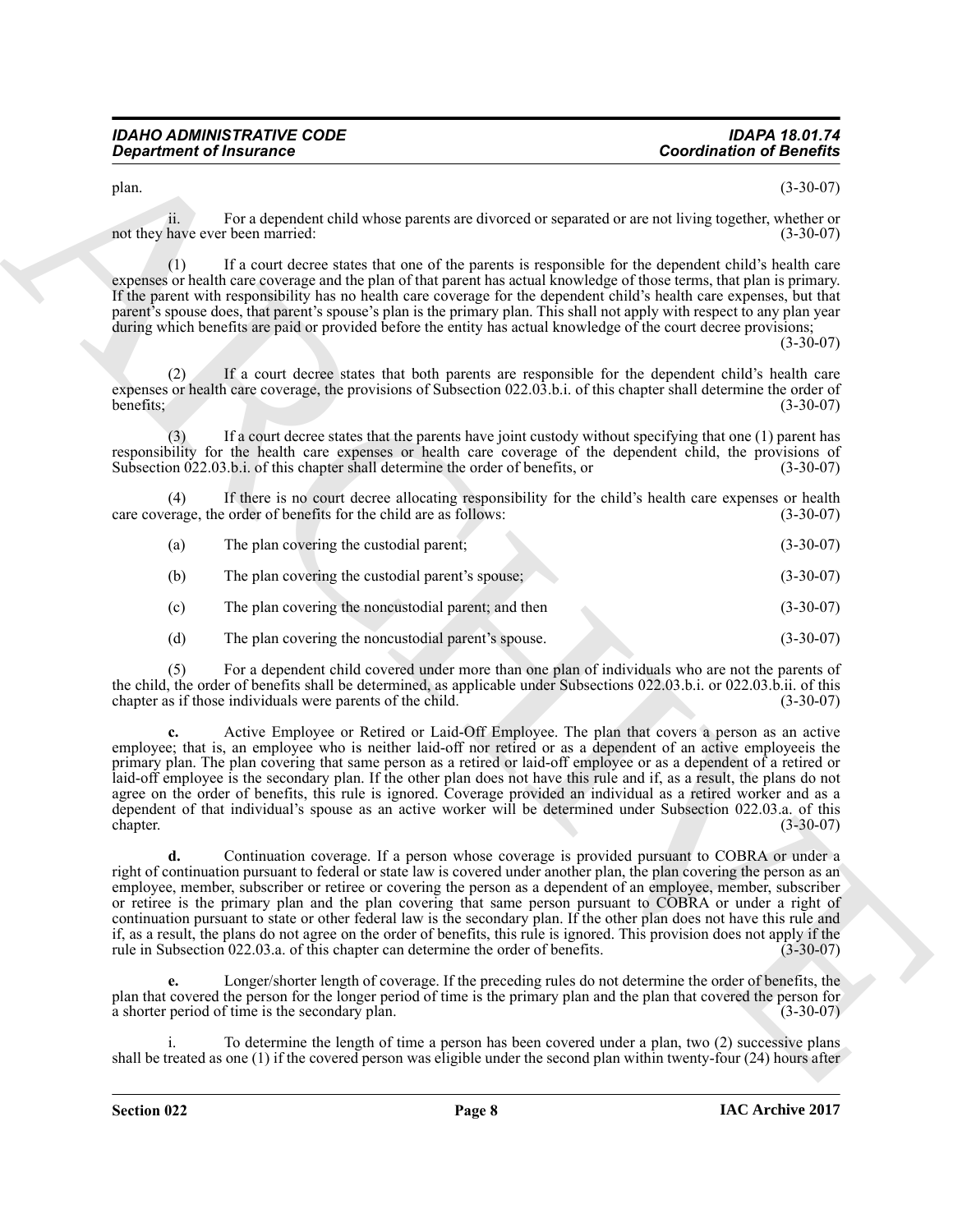#### *IDAHO ADMINISTRATIVE CODE IDAPA 18.01.74 Department of Insurance*

|     | the coverage under the first plan ended.              | $(3-30-07)$ |
|-----|-------------------------------------------------------|-------------|
| ii. | The start of a new plan does not include:             | $(7-1-98)$  |
|     | A change in the amount or scope of a plan's benefits; | $(3-30-07)$ |

(2) A change in the entity that pays, provides or administers the plan's benefits; or (7-1-98)

(3) A change from one type of plan to another such as from a single employer plan to a multiple employer plan. (3-30-07)

iii. The person's length of time covered under a plan is measured from the person's first date of coverage under that plan. If that date is not readily available for a group plan, the date the person first became a member of the group shall be used as the date from which to determine the length of time the person's coverage under the present plan has been in force. (7-1-98)

If none of the preceding rules determines the order of benefits, the allowable expenses shall be tween the plans. (3-30-07) shared equally between the plans.

#### <span id="page-8-7"></span><span id="page-8-5"></span><span id="page-8-0"></span>**023. PROCEDURE TO BE FOLLOWED BY SECONDARY PLAN.**

**Continuation of Francoise Continuation 10**<br>
the correction of the latin plane and solid (3.10). A clean time and solid (3.10) A clean time and the state of the state of the state of the state of the state of the state of **01. Secondary Plan Procedure to Calculate Benefits and Pay Claims**. In determining the amount to be paid by the secondary plan on a claim, should the plan wish to coordinate benefits, the secondary plan shall calculate the benefits it would have paid on the claim in the absence of other health care coverage and apply that calculated amount to any allowable expense under its plan that is unpaid by the primary plan. The secondary plan may reduce its payment by the amount so that, when combined with the amount paid by the primary plan, the total benefits paid or provided by all plans for the claim do not exceed one hundred percent (100%) of the total allowable expense for that claim. In addition, the secondary plan shall credit to its plan deductible any amounts it would have credited to its deductible in the absence of other benefit care coverage. (3-30-07) credited to its deductible in the absence of other benefit care coverage.

<span id="page-8-8"></span><span id="page-8-6"></span>**0**2**. Notice to Covered Persons**. A plan shall, in its explanation of benefits provided to covered persons, include the following language: "If you are covered by more than one (1) health benefit plan, you should file all your claims with each plan." Reduction of Secondary Plan Benefits.

#### <span id="page-8-2"></span><span id="page-8-1"></span>**024. MISCELLANEOUS PROVISIONS.**

<span id="page-8-3"></span>**01. Benefits in the Form of Services**. A secondary plan that provides benefits in the form of services may recover the reasonable cash value of the services from the primary plan, to the extent that benefits for the services are covered by the primary plan and have not already been paid or provided by the primary plan. Nothing in this provision shall be interpreted to require a plan to reimburse a covered person in cash for the value of services provided by a plan which provides benefits in the form of services. provided by a plan which provides benefits in the form of services.

**02. Complying Plan Versus Noncomplying Plan**. A plan with order of benefit determination rules that comply with this rule (complying plan) may coordinate its benefits with a plan that is "excess" or "always secondary" or that uses order of benefit determination rules that are inconsistent with those contained in this rule<br>(noncomplying plan) on the following basis: (noncomplying plan) on the following basis:

<span id="page-8-4"></span>**a.** If the complying plan is the primary plan, it shall pay or provide its benefits first; (7-1-98)

**b.** If the complying plan is the secondary plan, it shall, pay or provide its benefits first, but the amount of the benefits payable shall be determined as if the complying plan were the secondary plan. In such a situation, the payment shall be the limit of the complying plan's liability; and (3-30-07)

If the noncomplying plan does not provide the information needed by the complying plan to determine its benefits within a reasonable time after it is requested to do so, the complying plan shall assume that the benefits of the noncomplying plan are identical to its own and shall pay its benefits accordingly. If, within two (2) years of payment, the complying plan receives information as the actual benefits of the noncomplying plan, it shall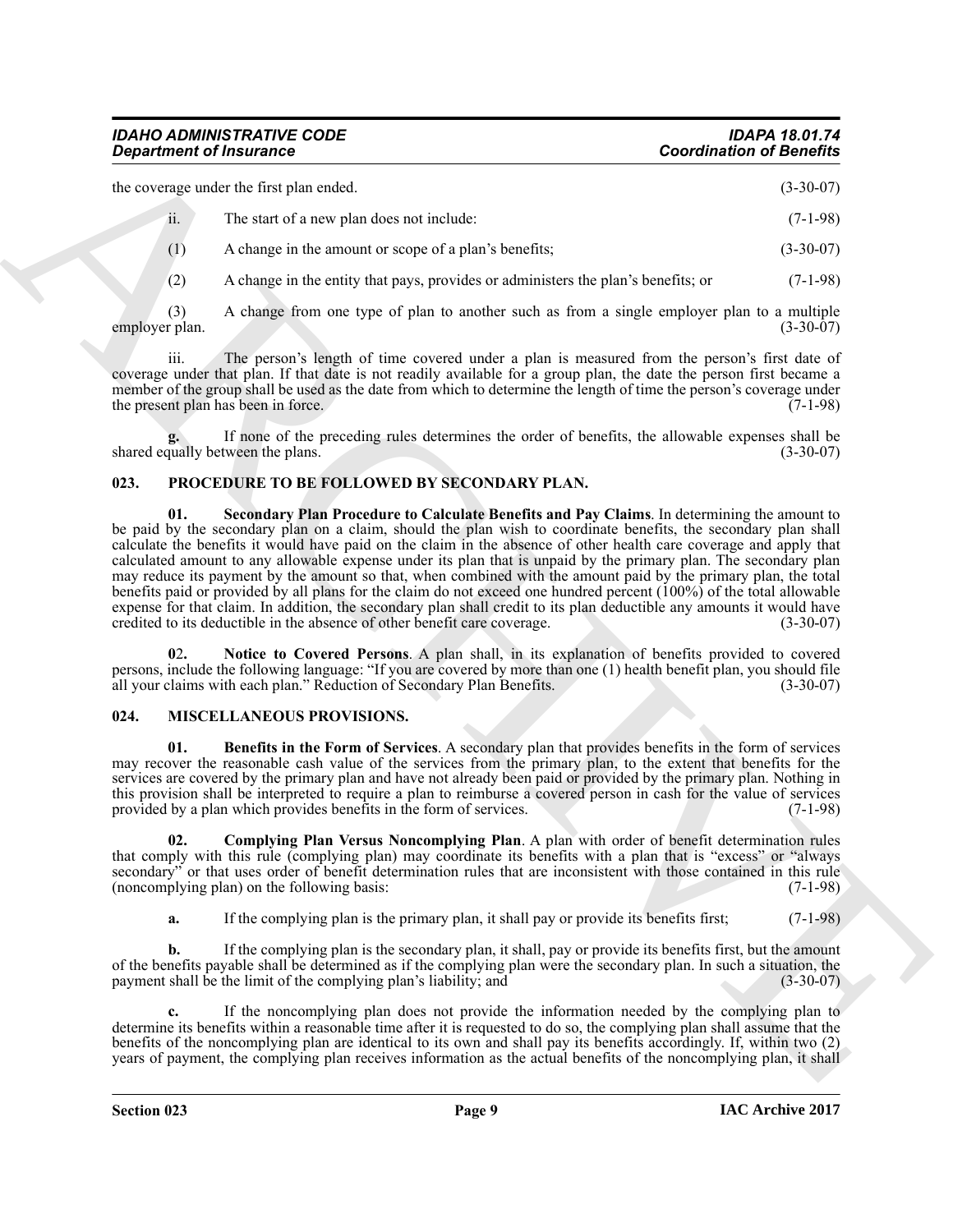adjust payments accordingly. (7-1-98)

If the noncomplying plan reduces its benefits so that the covered person receives less in benefits than the covered person would have received had the complying plan paid or provided its benefits as the secondary plan and the noncomplying plan paid or provided its benefits as the primary plan, and governing state law allows the right of subrogation set forth below, then the complying plan shall advance to the covered person or on behalf of the covered person an amount equal to the difference. covered person an amount equal to the difference.

**Continues are computed as a continue of the continue of the continue of the continue of the continue of the continue of the continue of the continue of the continue of the continue of the continue of the continue of the** ii. In no event shall the complying plan advance more than the complying plan would have paid had it been the primary plan less any amount it previously paid for the same expense or services. In consideration of the advance, the complying plan shall be subrogated to all rights of the covered person against the noncomplying plan. The advance by the complying plan shall also be without prejudice to any claim it may have against the noncomplying plan in the absence of such subrogation.  $(7-1-98)$ noncomplying plan in the absence of such subrogation.

<span id="page-9-7"></span>**03. COB Versus Subrogation**. COB differs from subrogation. Provisions for one may be included in re benefits contracts without compelling the inclusion or exclusion of the other. (3-30-07) health care benefits contracts without compelling the inclusion or exclusion of the other.

<span id="page-9-8"></span>**04. Timely Payment of Benefits**. If the plans cannot agree on the order of benefits within thirty (30) calendar days after the plans have received all of the information needed to pay the claim, the plans shall immediately pay the claim in equal shares and determine their relative liabilities following payment, except that no plan shall be required to pay more than it would have paid had it been primary. (7-1-98)

#### <span id="page-9-0"></span>**025. -- 030. (RESERVED)**

#### <span id="page-9-3"></span><span id="page-9-1"></span>**031. EFFECTIVE DATE; EXISTING CONTRACTS.**

<span id="page-9-5"></span>**01. Effective Date of Rule**. This rule is applicable to every plan that provides health care benefits and sued on or after the effective date of this rule. (3-30-07) that is issued on or after the effective date of this rule.

**02. Contract Compliance**. A contract that provides health care benefits and that was issued before the date of this rule shall be brought into compliance with this rule by the later of: (7-1-98) effective date of this rule shall be brought into compliance with this rule by the later of:

<span id="page-9-4"></span>**a.** The anniversary date or renewal date of the plan following the effective date of this rule; or

(3-30-07)

<span id="page-9-6"></span>**b.** The expiration of any applicable collectively bargained contract pursuant to which it was written. (7-1-98)

**03. Transition Period**. For the transition period between the adoption of this rule and the timeframe for which plans are to be in compliance pursuant to Subsection 031.02. of this chapter, a plan that is subject to the prior COB requirements shall not be considered a noncomplying plan by a plan subject to the new COB requirements and if there is a conflict between the prior COB requirements under the prior rule and the new COB requirements under the amended rule, the prior COB requirements shall apply. (3-30-07)

<span id="page-9-2"></span>**032. -- 999. (RESERVED)**